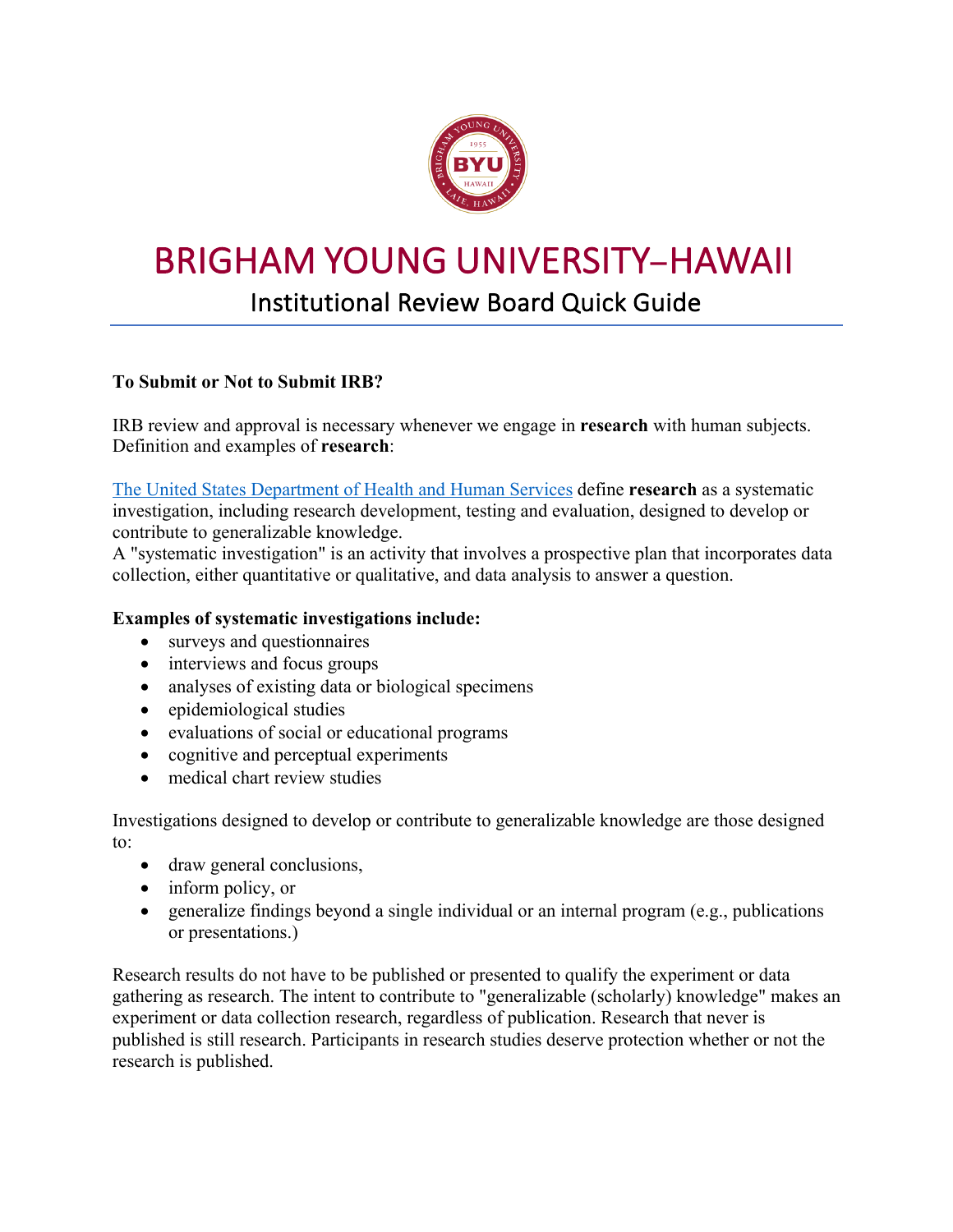#### **OVERVIEW: STUDENT RESEARCH**

Student researchers have the same submission options as any investigator. They may submit as Principal Investigator (PI) with a faculty advisor as co-signator, which may be appropriate for new projects where the student has a leading role. Alternatively, it may be appropriate for the student researcher to be included on an existing project that already has IRB approval, if the student activity is (or will be, after modification) subsumed under that existing study. This latter option would mean that a separate IRB application is not needed from the student. Each research scenario has its own set of circumstances that will dictate handling. Below are some common scenarios, with likely processing requirements:

**RESEARCH that involves direct interaction with individuals** (e.g., in person, or via mail, email, web survey, or telephone), or data from human subjects for which the researchers will have access to identifiers.

#### $\rightarrow$  **IRB approval required.**

Submit IRB application form, either with student as PI or listed as study personnel on faculty application.

#### **Examples of activities that typically are not generalizable include:**

- Course-related activities that are designed to provide opportunities to practice research methods (e.g., interview, observation and survey techniques; data analysis; research design) that are limited in scope, present no more than minimal risk and do not result in generalizable research.
- Information gathered informally for class discussion or to provide ideas for creative work
- Class demonstrations and laboratory exercises using students enrolled in an academic program
- Class demonstrations using participants not enrolled in the course if said demonstrations involve standard educational/developmental demonstrations or assessments (e.g., Piagetian stages, infant behavior, etc.) that do not provide information that might be used to categorize and/or diagnose (e.g., IQ tests, measures of behavior problems, measures of social functioning).
- Student teaching and educational internships
- Clinical internships and practice
- Informational interviews and surveys that are not about individual human beings. Examples of these types of projects might include:
	- ¾ Surveys or interviews of natural resource managers about policies and practices governing the protection of endangered species.
	- ¾ Interviews of clinical practitioners about the types of therapies available to treat certain conditions.
	- ¾ Requests for aggregated, non-identifiable demographic data about specific populations (such as those enrolled in a school).
	- ¾ Interviews about the structure, purpose, strategies, or environmental challenges of organizations.
- Oral histories and biographies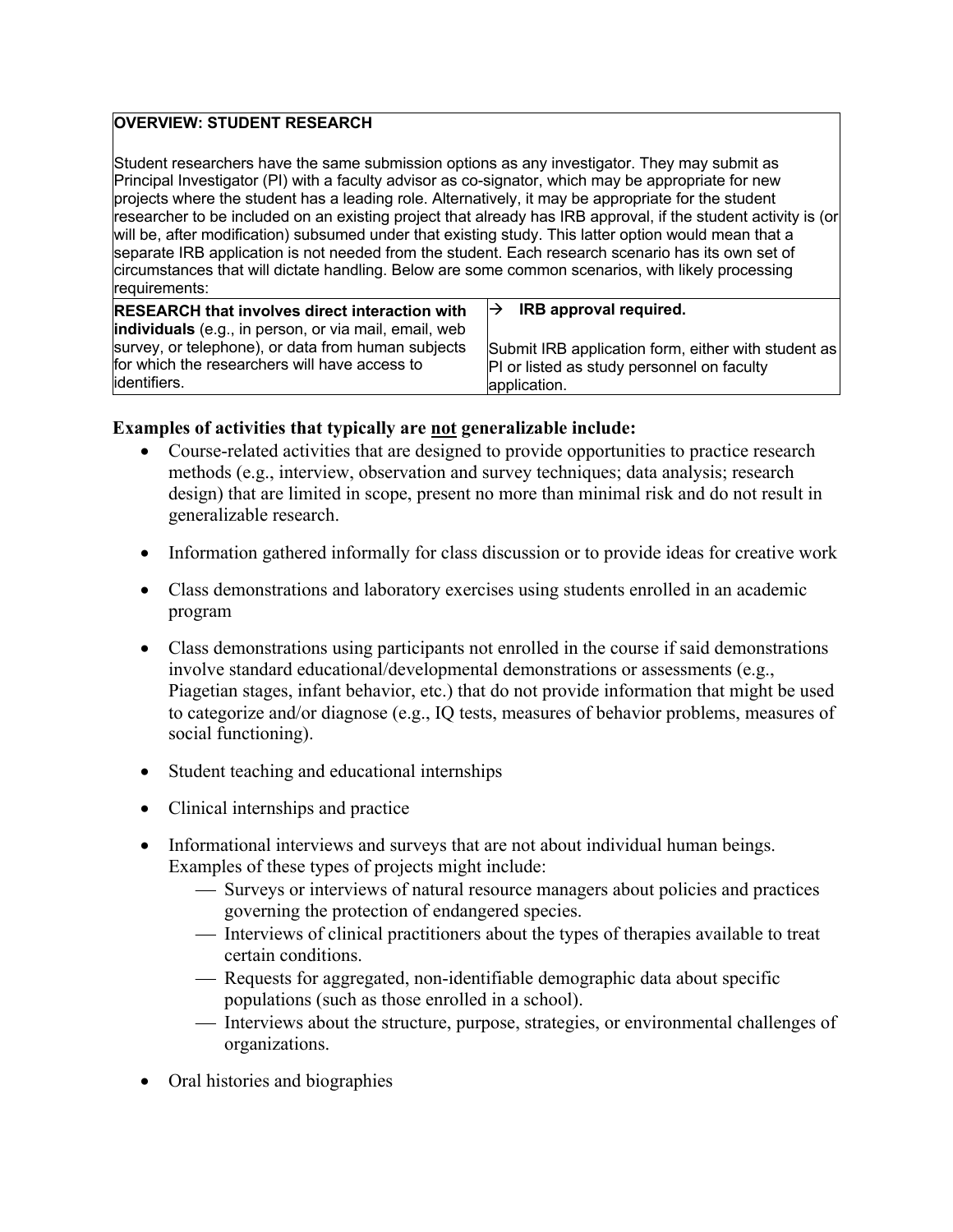- Journalism and documentary production not intended to produce generalizable knowledge.
- Quality assurance activities designed to continuously improve the quality or performance of a department or program where it is not the intention to share the results beyond the BYUH community
- Case studies of particular individuals or small groups in very specific contexts not intended to produce generalizable knowledge

#### **OVERVIEW: CLASS PROJECTS**

Class projects are generally conducted for educational purposes and not as research. While some may require submission of an IRB application or a determination that IRB approval is not required, many class projects require neither.

Instructors and departments are encouraged to contact the IRB for guidance about ways to handle topics such as privacy, confidentiality, informed consent, and professional ethics when class projects are part of the course syllabus.

The BYUH's IRB can provide information on managing risks of deductive disclosure, coercion-free recruiting, informed consent, and special considerations for projects that include potentially vulnerable individuals. These issues may still remain even when IRB approval is not required, in which case instructors, advisors, departments and schools play an even greater role in providing the appropriate guidance and oversight. Common scenarios:

| galaanoo aha ovoloigin. Oommon ooonanoo.                                                                                                                                                                                                                     |                                                                                               |
|--------------------------------------------------------------------------------------------------------------------------------------------------------------------------------------------------------------------------------------------------------------|-----------------------------------------------------------------------------------------------|
| <b>CLASS PROJECTS involving secondary data</b><br>analyses that are assigned and conducted as<br>educational exercises, using data that are either<br>publicly available data, de-identified or otherwise<br>impossible to be linked to personal identities. | No IRB action required (neither approval<br>→<br>nor determination of human research status). |
| <b>CLASS PROJECTS involving secondary data</b>                                                                                                                                                                                                               | No IRB action required (neither approval                                                      |
| analyses that are assigned and conducted as                                                                                                                                                                                                                  | →                                                                                             |
| educational exercises, and that use datasets that                                                                                                                                                                                                            | nor determination of human research status).                                                  |
| include private information and codes that link to                                                                                                                                                                                                           | Class instructor and department are responsible                                               |
| identifiers, but the students do not have access to the                                                                                                                                                                                                      | for providing the necessary training in respecting                                            |
| identifiers.                                                                                                                                                                                                                                                 | the confidentiality of the data.                                                              |
| CLASS PROJECTS or PRACTICA that involve direct $\big _{\text{nor determination of human research status}}\big $                                                                                                                                              | No IRB action required (neither approval                                                      |
| interaction (e.g., in person, via mail, email, web                                                                                                                                                                                                           | $\rightarrow$                                                                                 |
| surveys, or telephone), but where the purpose is                                                                                                                                                                                                             | but may be requested if instructor or students                                                |
| training, an educational exercise or professional                                                                                                                                                                                                            | are unsure, or if documentation is required by                                                |
| development, and not research. The project or                                                                                                                                                                                                                | gatekeepers (e.g., schools, businesses) for                                                   |
| practicum is not "research" even if students ask people                                                                                                                                                                                                      | access to participants.                                                                       |
| questions as part of learning how to conduct interviews                                                                                                                                                                                                      | Class instructor and department are responsible                                               |
| or surveys, take histories, administer assessments, or                                                                                                                                                                                                       | for providing the necessary training in respecting                                            |
| perform "in-house" evaluations as requested by the                                                                                                                                                                                                           | the privacy of the individuals and the                                                        |
| practicum site.                                                                                                                                                                                                                                              | confidentiality of any resulting information, along                                           |
| Exception:                                                                                                                                                                                                                                                   | with training in the relevant professional ethics.                                            |
| If a student decides after the completion of a practicum                                                                                                                                                                                                     | Instructor provides information about the                                                     |
| activity to pursue additional activities with the same                                                                                                                                                                                                       | assignment for the students to distribute to                                                  |
| information for a master's project or paper, then an IRB                                                                                                                                                                                                     | people who participate in these class projects.                                               |